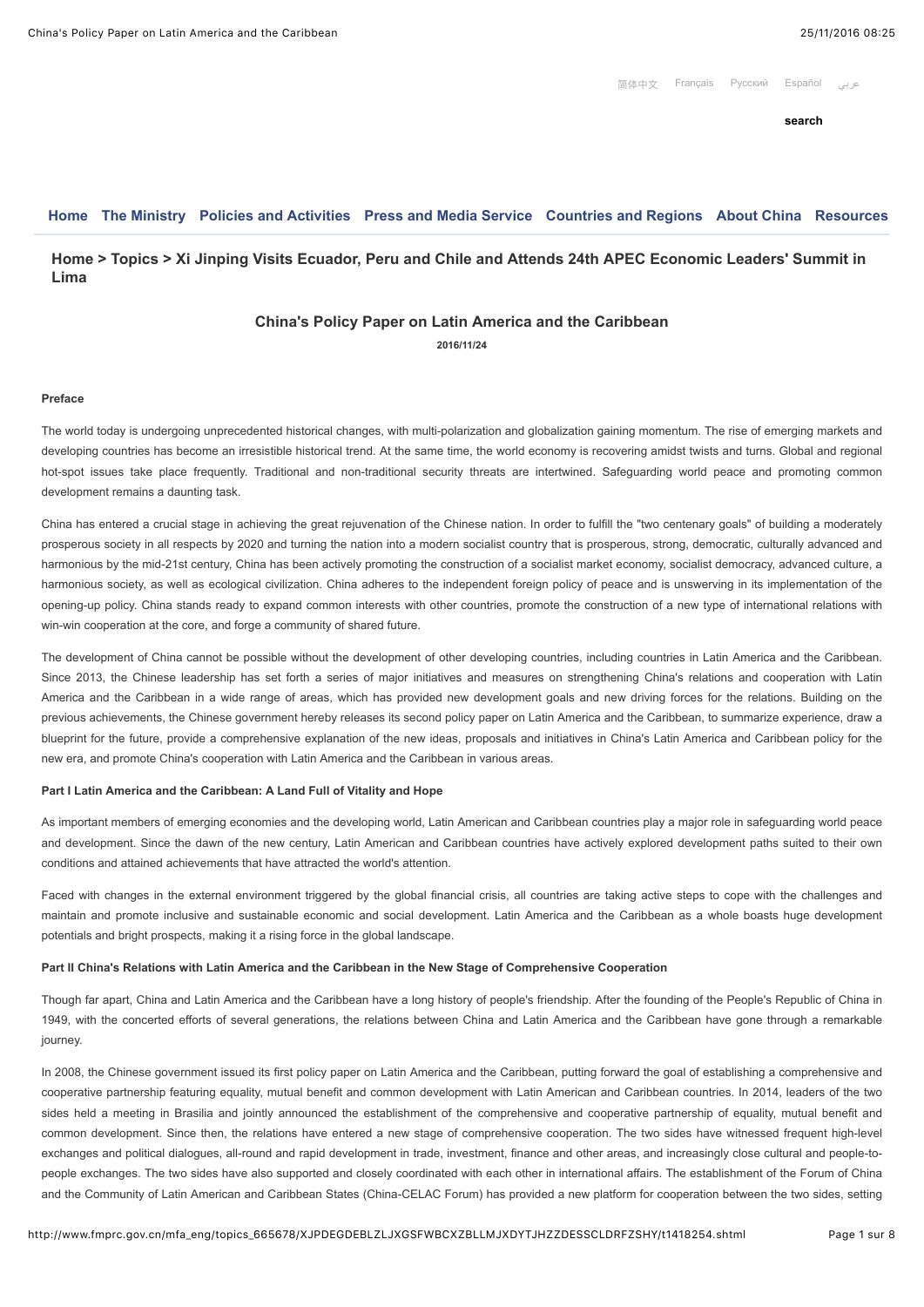the course for simultaneous and complementary development of bilateral and collective cooperation between China and Latin America and the Caribbean.

Based on equality and mutual benefit, the comprehensive and cooperative partnership between China and Latin America and the Caribbean is oriented towards common development. It does not target or exclude any third party. It conforms to the fundamental interests of the two sides and the trends of our times featuring world peace, development and cooperation, and serves as a shining example of developing countries working together to seek common development, shoulder common responsibilities and cope with common challenges in the new era.

#### **Part III Bringing the Comprehensive and Cooperative Partnership to New Heights**

China is committed to building a new relationship with Latin America and the Caribbean with five salient features, namely, sincerity and mutual trust in the political field, win-win cooperation on the economic front, mutual learning in culture, close coordination in international affairs, as well as mutual reinforcement between China's cooperation with the region as a whole and its bilateral relations with individual countries in the region. We aim to bring the comprehensive and cooperative partnership to a new height by bringing the two sides into a community of shared future in which all countries join hands in development.

- Sticking to the principle of equality and sincere mutual support is the fundamental premise of the development of relations between China and Latin America and the Caribbean. China adheres to the Five Principles of Peaceful Coexistence and maintains that all countries, big or small, strong or weak, rich or poor, are equal members of the international community. China respects the right of Latin American and Caribbean countries to choose their own paths of development and is ready to work with Latin American and Caribbean countries to strengthen exchanges in governance experience, deepen strategic mutual trust and continue to understand and support each other on issues of core interests and major concerns, such as state sovereignty, territorial integrity, stability and development.

The one China principle is an important political foundation for China to develop its relations with other countries in the world. The Chinese government appreciates that the vast majority of Latin American and Caribbean countries abide by the one China principle and support China's great cause of reunification. China is ready to establish and develop state-to-state relations with Latin American and Caribbean countries on the basis of the one China principle.

- Seeking mutually beneficial cooperation and common development is the endogenous driving force for the development of the relations. China is ready to work with Latin American and Caribbean countries to build the new "1+3+6" framework for pragmatic cooperation (i.e. guided by the *China-Latin American and Caribbean Countries Cooperation Plan (2015–2019),* utilizing trade, investment and financial cooperation as driving forces, and identifying energy and resources, infrastructure construction, agriculture, manufacturing, scientific and technological innovation and information technology as cooperation priorities), actively explore the new "3x3" model for capacity cooperation (which refers to jointly building the three major passages of logistics, electricity and information in Latin America, enabling healthy interactions among the enterprise, society and government, and expanding the three financing channels of funds, credit loans and insurance), and speed up quality improvement and upgrading of the cooperation between China and Latin America and the Caribbean.

- Exchanges and mutual learning, as well as carrying forward the friendship from generation to generation, is the solid foundation of the relations. China stands ready to strengthen exchanges with Latin American and Caribbean governments, legislative bodies, political parties, and entities at the local level and cooperation in the fields of education, science and technology, culture, sports, health, journalism and tourism. China will actively hold dialogues between civilizations to bring the hearts of our peoples closer, and make contributions to promoting the harmonious coexistence of different civilizations in the world.

- China and Latin American and Caribbean countries share a global responsibility in promoting international cooperation, equity and justice. China is ready to strengthen communication and cooperation with Latin American and Caribbean countries within the international multilateral mechanisms, and jointly safeguard the international order and system with the purposes and principles of the UN Charter as its core. China will advance multi-polarization, promote democracy and the rule of law in international relations and enhance the representation and voice of developing countries. China is ready to deepen South-South cooperation with Latin American and Caribbean countries, consolidate multilateral trading systems, promote global governance reform and build an open world economic system.

- To promote complementary development of collective and bilateral cooperation is the strategic path for developing China-Latin America and the Caribbean relations. China appreciates and supports the important role played by regional and sub-regional organizations of Latin America and the Caribbean in regional and international affairs. Upholding the principle of equality, seeking mutual benefit and "win-win" results with flexible and pragmatic ways of collaboration and in a spirit of openness and inclusiveness, China will promote collective cooperation with Latin America and the Caribbean mainly through the platform of China-CELAC Forum, and strengthen dialogue and cooperation with relevant sub-regional organizations and multilateral financial institutions, so as to create a balanced, all-round network of collective cooperation between China and Latin America and the Caribbean.

# **Part IV Further Strengthening Cooperation in All Fields**

# **1. In the Political Field**

## (1) High-Level Exchanges

China wishes to give full play to the guiding role of high-level exchanges, maintain exchanges of visits and meetings at multilateral international events between leaders of China and Latin America and the Caribbean, and strengthen communication on bilateral relations and major issues of common concern.

# (2) Exchanges of Experience on Governance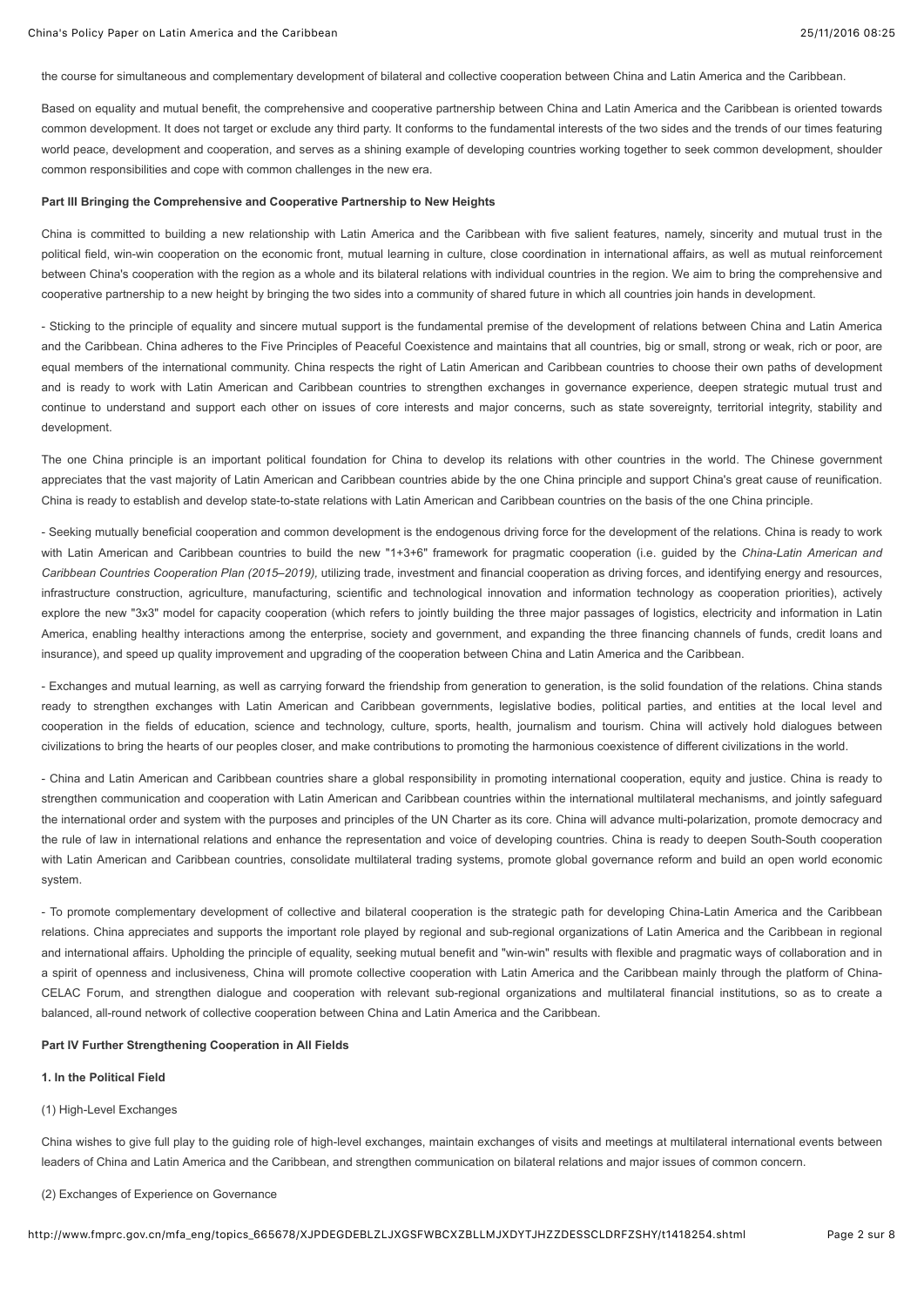The two sides should draw lessons and wisdom from their historical traditions and development practices, and further strengthen exchanges of experience on governance and development, so as to boost common development. Latin American and Caribbean countries are welcome to take an active part in the International Development Knowledge Center established by China.

## (3) Inter-governmental Dialogue and Consultation Mechanisms

Efforts will be made to give full play to the role of mechanisms such as the high-level coordination and cooperation committee, high-level mixed committee, intergovernmental standing committee, strategic dialogue, mixed committee on economy and trade, and political consultation, and further improve the relevant mechanisms to enhance inter-governmental dialogue and cooperation.

# (4) Exchanges Between Legislatures

On the basis of respecting each other, deepening understanding and promoting cooperation, the National People's Congress of China wishes to strengthen multi-level, multi-channel friendly exchanges with national parliaments and regional and sub-regional parliamentary organizations in Latin America and the Caribbean through high-level exchanges and exchanges at other levels such as special committees, friendship groups and offices.

# (5) Exchanges Between Political Parties

On the basis of independence, full equality, mutual respect and non-interference in each other's internal affairs, the Communist Party of China wishes to strengthen exchanges and cooperation with political parties and organizations of Latin American and Caribbean countries, so as to further enhance mutual understanding and trust.

## (6) Local Exchanges

Active support will be given to local governments on both sides to conduct friendly exchanges and cooperation, share experience in local development and governance, and promote cooperation among local governments in relevant international organizations.

#### **2. In the Economic Field**

## (1) Trade

Efforts will be made to tap into trade potentials between the two sides, promote the trade of specialty products, goods with competitive advantages or high added-value, and technology-intensive products, and strengthen trade in services and e-commerce cooperation between China and Latin American and Caribbean countries. Based on the principle of reciprociy and mutual benefit, China will discuss with Latin American and Caribbean countries the establishment of long-term and stable trade relations and various trade facilitation arrangements including the FTA. Trade frictions will be properly handled to promote sound and balanced development and structural diversification of trade between the two sides.

# (2) Industrial Investment and Capacity Cooperation

China will encourage its enterprises to expand and optimize investment in Latin American and Caribbean countries on the basis of equality and mutual benefit. China wishes to sign more agreements on investment protection, avoidance of double taxation and tax evasion with Latin American and Caribbean countries, so as to create favorable environment and conditions for investment cooperation between enterprises of both sides.

Upholding the principle of business-led and market-oriented cooperation for mutual economic and social benefits, China will support the efforts of Chinese enterprises to invest and start business in Latin American and Caribbean countries, and align high-quality capacity and advantageous equipment of China with the needs of Latin American and Caribbean countries, in order to help the countries in need to enhance their capacity for independent development.

## (3) Financial Cooperation

China will support its financial institutions to strengthen business exchanges and cooperation with national, regional and international financial institutions in Latin American and Caribbean countries and further improve the construction of branch networks in the region. Efforts will be made to enhance dialogue and cooperation between the central banks and financial regulatory authorities of the two sides, expand cross-border local currency settlement, discuss RMB clearing arrangements, and steadily promote monetary cooperation. On the basis of bilateral financial cooperation, and giving full play to the role of China-Latin America Cooperation Fund, concessional loans, special loans for Chinese-Latin American infrastructure, China-Latin American Production Capacity Cooperation Investment Fund, and relevant financing arrangements between China and Caribbean countries, China will actively explore cooperation forms including insurance and financial lease, continuously expand cooperation with regional financial institutions in Latin America and the Caribbean, and support cooperation in key areas and major projects between the two sides.

## (4) Energy and Resources Cooperation

China wishes to expand and deepen cooperation in the fields of energy and resources with Latin American and Caribbean countries based on the principle of win-win cooperation and sustainable development. Efforts will be made to bring cooperation to upstream business such as exploration and development, so as to consolidate the foundation for cooperation and expand resources potentials; and at the same time, cooperation will be extended to downstream and supporting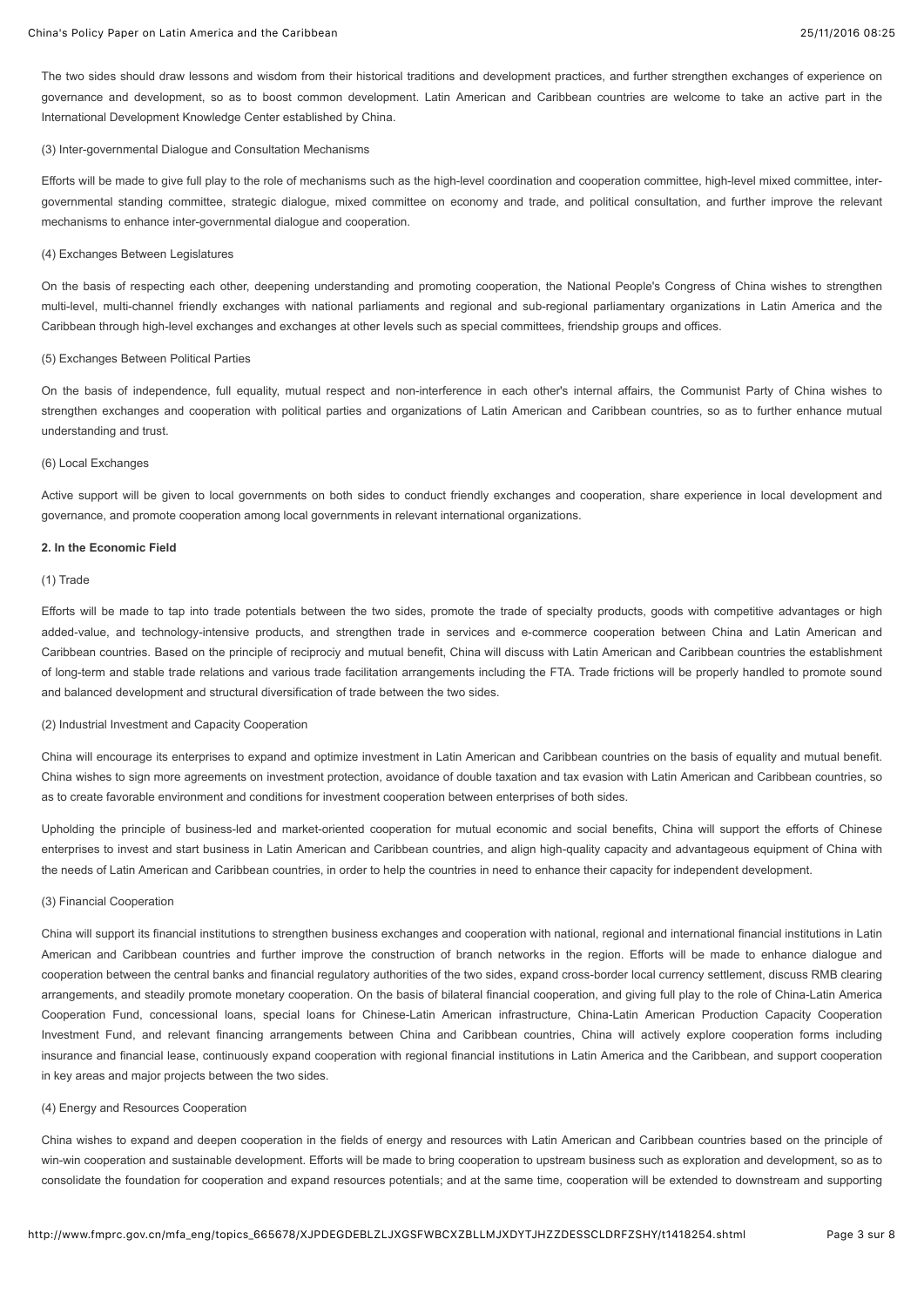industries such as smelting, processing, logistics trade and equipment manufacturing, so as to improve added value of products. China is ready to actively explore with Latin American and Caribbean countries the establishment of mechanisms for long-term supply of energy and resources products and local currency pricing and settlement, to reduce the impact of external economic and financial risks.

#### (5) Infrastructure Cooperation

China will strengthen cooperation on technical consultation, construction and engineering, equipment manufacturing and operation management in the fields of transportation, trade logistics, storage facilities, information and communication technology, energy and power, water conservancy, housing and urban construction. China will support and encourage competent enterprises and financial institutions to actively participate in the planning and construction of logistics, power and information passages in Latin American and Caribbean countries, and actively explore new ways of cooperation, such as the Public-Private Partnership (PPP) model, so as to promote the connectivity of infrastructure in Latin America and the Caribbean.

## (6) Manufacturing Cooperation

China will support its strong enterprises to participate in major resources and energy development projects and infrastructure construction projects in Latin American and Caribbean countries and, using these projects as the basis, to build production lines and maintenance service bases in the region for construction materials, non-ferrous metals, engineering machinery, locomotives and rolling stock, electric power and communication equipment, with the purpose of reducing costs for resources and energy development and infrastructure construction in Latin American and Caribbean countries. China will encourage its enterprises to go to Latin American and Caribbean countries to carry out cooperation in such fields as automobiles, new energy equipment, motorcycles and chemical industry, which will cover the whole industrial chain, so that the two sides can complement each other, increase local employment, upgrade the level of industrialization and promote local economic and social development. Based on the business-led and market-oriented principles, discussiones will be held on the joint construction of industrial parks, logistics parks, high-tech industrial parks, special economic zones and other industrial agglomeration areas, so as to help Latin American and Caribbean countries in their industrial upgrading. Exchanges and cooperation between small and medium-sized enterprises of the two sides will be encouraged by building relevant platforms and creating good environment for them.

#### (7) Agricultural Cooperation

Efforts will be made to encourage enterprises on both sides to actively engage in agricultural trade, push for further exchanges and cooperation in agricultural science and technology, personnel training and other fields, deepen cooperation in livestock and poultry breeding, forestry, fishery and aquaculture, and jointly promote food security. China will continue to set up and improve agricultural technology demonstration programs, promote the development and demonstration of modern agricultural technologies, and enhance agricultural technology innovation, agricultural production and processing capacity and international competitiveness on both sides. Bilateral mechanisms for agricultural information exchanges and cooperation will be improved while giving full play to the role of the special fund for China-Latin America agricultural cooperation, and more agricultural cooperation projects are encouraged.

# (8) Scientific and Technological Innovation

China will actively explore the expansion of its cooperation with Latin American and Caribbean countries in high-tech fields such as information industry, civil aviation, civil nuclear energy and new energy, to build more joint laboratories, R&D centers and high-tech parks, support innovative enterprises and research institutions on both sides to carry out exchanges and cooperation, and promote joint research and development. China will encourage dialogue and exchanges between scientific and technological talents on both sides, and support more outstanding young scientists from Latin America and the Caribbean to come to China for short-term scientific research.

# (9) Space Cooperation

China will actively explore cooperation between the two sides in such fields as communication and remote sensing satellites, satellite data application, aerospace infrastructure, and space education and training, and promote space technology application in disaster prevention and mitigation, agricultural and forestry monitoring, climate change and other fields. China will pay full attention to the role of space technology as a driving force for the scientific, technological and industrial development of Latin American and Caribbean countries, and promote sustainable development in science and technology and the economic fields.

# (10) Maritime Cooperation

China will actively explore cooperation between the two sides in marine science and technology, marine ecological environment protection, marine climate change, marine disaster prevention and mitigation and other fields, and carry out marine economic development in accordance with local conditions, so as to promote the development of maritime affairs between the two sides.

# (11) Cooperation on Customs and Quality Inspection

Exchanges and consultations between customs and quality inspection departments from both sides will be strengthened, to promote trade security and facilitation, and ensure product quality and food safety. China will advance the implementation, negotiation, or signing of cooperation documents with Latin American and Caribbean countries regarding customs administrative assistance, animal and plant products quarantine access, etc. Active steps will be taken to carry out cooperation and exchanges on customs capacity building, trade facilitation, capacity building, goods trade statistics, and standardization.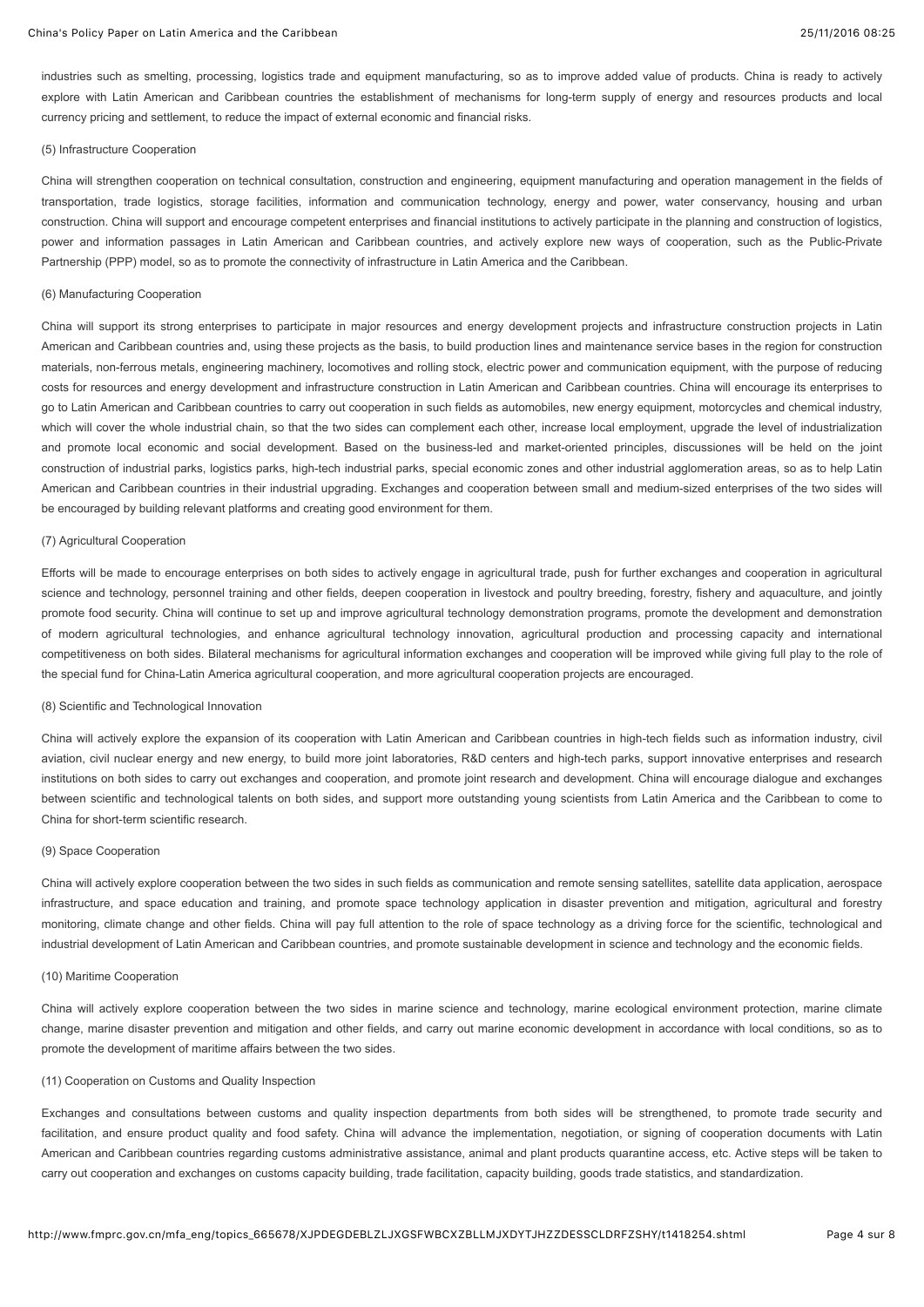## (12) Cooperation Between Trade and Investment Promotion Institutions and Business Associations of the Two Sides

China will deepen its cooperation with trade and investment promotion institutions and business associations in Latin American and Caribbean countries, and facilitate, by making use of relevant mechanisms and platforms for bilateral and collective cooperation, exchanges between enterprises of the two sides, so as to achieve win-win cooperation.

#### (13) Economic and Technical Assistance

Based on full respect for the will of related countries in Latin America and the Caribbean, and in accordance with China's financial capacity and level of economic and social development, China will continue to provide economic and technical assistance to Latin American and Caribbean countries without attaching any political conditions and, in accordance with the needs of related countries, gradually increase the scale of assistance within its capacity. China will innovate the assistance model, giving priority to human resources development, development planning, economic policy consulting and training, infrastructure construction, agriculture and food security, poverty reduction, climate change and humanitarian assistance.

# **3. In the Social Aspects**

# (1) Social Governance and Social Development

China is ready to conduct exchanges and cooperation with Latin American and Caribbean countries on strengthening and innovating social governance, to share and learn from each other's experience in governance, jointly promote the modernization of governance system and governance capacity, continuously enhance the level of socialization, rule of law and refinement of social governance, and ensure social stability and order, as well as long-term national stability.

Efforts will be made to promote further exchanges and cooperation in social development areas such as social welfare and social assistance, strengthen policy sharing, and promote and realize practical cooperation in providing services and assistance to special groups such as the elderly, the disabled, and children, as well as urban and rural disadvantaged groups.

# (2) Cooperation on Environmental Protection, Climate Change and Disaster Reduction

China will further develop and consolidate its cooperation with Latin America and the Caribbean under the *United Nations Framework Convention on Climate Change* (UNFCCC) and other relevant mechanisms, and actively promote consultation, exchanges and project cooperation to cope with the climate change. China will deepen policy dialogue, information sharing, experience exchange, capacity building and technical cooperation in the fields of water resources planning and utilization, ecosystem protection, river-lake management, disaster reduction and relief, and Hippophae rhamnoides cultivation. Efforts will be made to promote the establishment of regular multilateral and bilateral meeting mechanisms between relevant departments of the two sides.

# (3) Poverty Reduction Cooperation

China will promote dialogue and exchanges in fields such as poverty reduction, hunger elimination, and narrowing the gap between the rich and the poor, by sharing information on poverty identification as well as experience concerning targeted poverty alleviation. China will engage in technical cooperation to enhance capacity building for poverty reduction, and promote the formulation of economic and social policies in favor of the poor and disadvantaged on both sides. Efforts will also be made to encourage and support high-level exchanges between relevant departments of the two sides, and hold the China-Latin America Poverty Reduction and Development Forum in a timely manner.

## (4) Health Cooperation

China will expand exchanges and cooperation in disease control, regional or global epidemic diseases, and response to public health emergencies. The Chinese side will continue to help Latin American and Caribbean countries train medical personnel and improve medical facilities, send medical teams to these countries, and stand ready to provide assistance within its capacity for the prevention and control of sudden outbreak of infectious diseases.

#### **4. In the Cultural and People-to-people Fields**

# (1) Cultural and Sports Exchanges and Cooperation

Regular dialogue will be maintained between the cultural authorities of the two sides, to promote high-level cultural exchanges and implement the plans and the cultural cooperation agreements signed between the two sides. The two sides will support and encourage their high-profile cultural groups and artists to participate or show their works in international art festivals and visual art exhibitions hosted by China or Latin American and Caribbean countries. Efforts will be made to carry out dialogue among civilizations and support "Cultural Exchange Year" activities between China and Latin American and Caribbean countries. Cooperation will be encouraged in the protection of cultural heritage and the fight against theft, illegal excavation and illegal entry and exit of national borders of cultural properties.

The two sides will strengthen sports exchanges and practical cooperation, encourage their athletes to participate in various sports events held in each other's countries, and build more high-level sports centers. Exchange of experience on advantageous sports of each other will help enhance sports level of both sides.

# (2) Education and Human Resources Training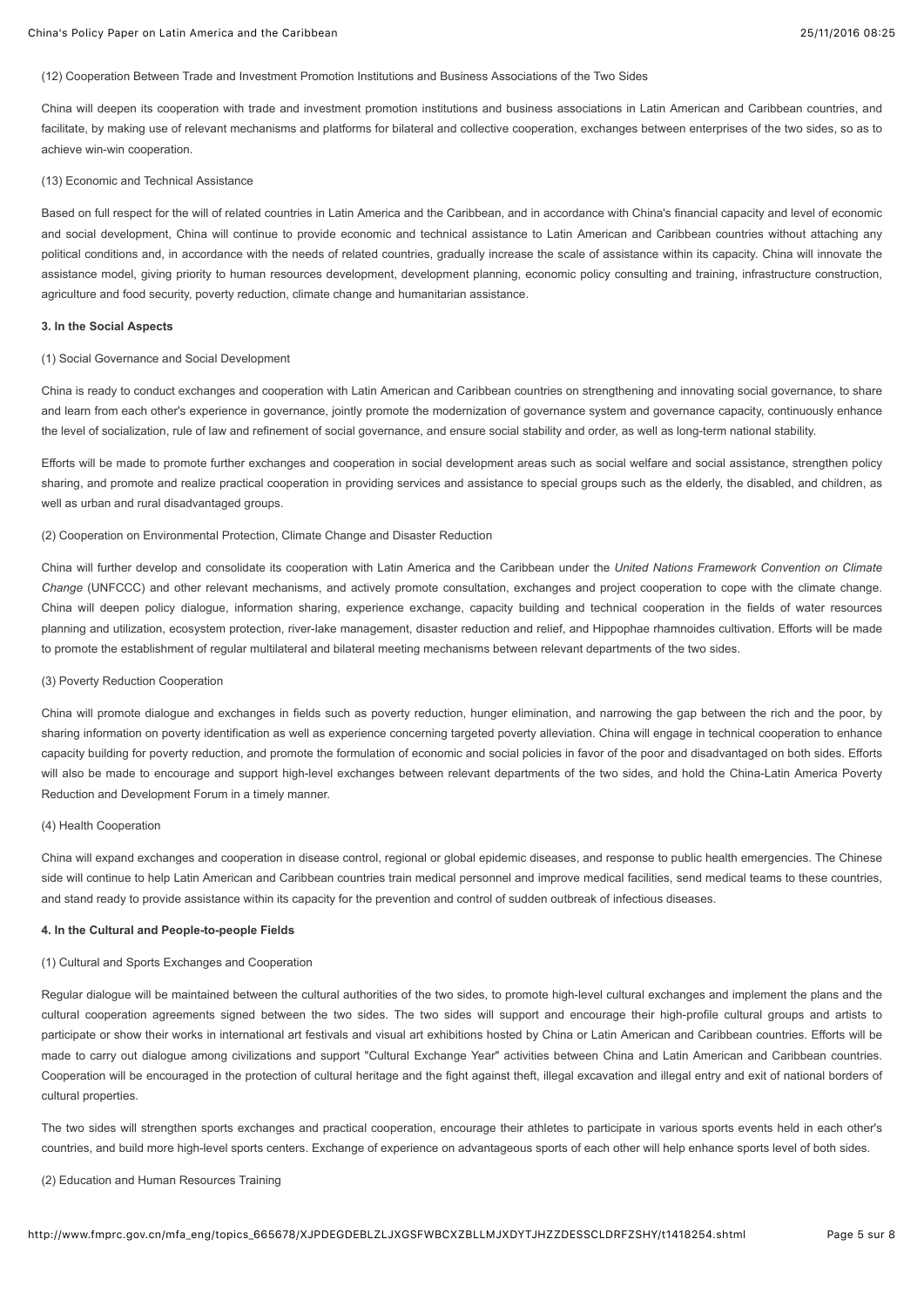China will promote educational exchanges, mobility research projects, as well as cooperation between educational departments and institutions. China will support and encourage the training of talents specialized in the Chinese, English, Spanish and Portuguese languages, support Latin American and Caribbean countries to promote Chinese language teaching, and continue to advance the construction and development of Confucius Institutes and Confucius Classrooms. China will strengthen human resources development, capacity-building and cooperation in various fields, and increase the government scholarships for students from Latin American and Caribbean countries. Exchanges and cooperation in vocational education will also be carried out in an active manner.

#### (3) Exchanges and Cooperation in Press, Publication, Radio, Film and Television

China will strengthen dialogue and cooperation in press, publication, radio, film and television, and encourage the signing of bilateral agreements on radio, film and television with Latin American and Caribbean Countries. The two sides will encourage the exchanges and co-production of programs and participation in festivals or exhibitions on press, publication, radio, film or television held in each other's countries, and strengthen personnel exchanges as well as media technology and industrial cooperation. The two sides will support the exchange of resident journalists and carry out joint interviews, exchange of news and personnel training. Strong and influential Internet media from both sides will be encouraged to enhance cooperation in portal development, new media capacity building and other aspects. The two sides will also encourage the publishing industry on both sides to engage in cooperation and explore the mutual translation of philosophical and cultural classics, so as to translate and publish more classic works.

## (4) Tourism Cooperation

China will encourage tourism authorities and enterprises on both sides to introduce tourism resources and products to each other and expand tourism cooperation. China will explore and issue more facilitation policies to promote two-way tourism, and support the negotiation for more direct flights between aviation authorities of the two sides. China will strengthen dialogue and cooperation with consumer protection departments of Latin American and Caribbean countries, with priority given to the protection of consumer rights of international travellers.

## (5) Academic and Think Tank Exchanges

China will actively support academic research institutions and think tanks on both sides to carry out subject research, academic exchanges, seminars, publications and other forms of communication and cooperation. Cooperative research between universities of both sides will also be encouraged.

#### (6) Non-governmental Exchanges

China will encourage non-governmental exchanges and support social organizations to carry out various forms of friendly exchanges and public welfare activities. China will promote communication between government departments on youth affairs and youth organizations on both sides, and continue to support the "Future Bridge" Training Program for One Thousand Chinese and Latin American Youth Leaders and the Latin American Youth Cadres Training Program. The two sides will deepen friendly cooperation between women's organizations and promote gender equality and women's empowerment. Non-governmental players of both sides will be encouraged to cooperate in areas such as disaster prevention and reduction, health promotion and livelihood development at the community level. In time of major natural disasters, domestic humanitarian assistance organizations will be supported in conducting international urgent humanitarian assistance.

## (7) Consular Cooperation

Efforts will be made to strengthen and expand exchanges and cooperation between the consular departments of the two sides, make good use of the consular consultation mechanism and earnestly safeguard the safety and legitimate rights and interests of their enterprises and citizens in each other's countries. Support will be given to institutional arrangements to facilitate personnel exchanges between the two sides.

### **5. International Collaboration**

# (1) International Political Affairs

Efforts will be made to deepen exchanges and cooperation between the two sides in the UN and other international organizations and on other international platforms, maintain communication and coordination on major international and regional issues, promote multi-polarization and democracy in international relations, enhance the voice of developing countries in international affairs, and safeguard common interests of both sides as well as other developing countries.

# (2) Global Economic Governance

China will work to strengthen coordination and cooperation with Latin American and Caribbean countries in international economic and financial organizations and mechanisms such as the Group of 20, APEC, IMF, World Bank, Bank for International Settlements, Financial Stability Board and Basel Committee on Banking Supervision, advance multilateral trade negotiation processes with the WTO as the core, promote the establishment of a balanced, win-win and inclusive multilateral trading system, and promote economic integration in the Asia-Pacific region. China will call on the international community to continue to promote global economic governance reform, improve and perfect global economic and financial rules, further advance the IMF reforms on quotas and governance, support the World Bank to move forward with shareholding review in accordance with the roadmap and timetable agreed upon by all parties, and increase the representation of emerging markets and developing countries. China will also promote the construction of a global financial security network, to enhance the world's capabilities to respond to systemic shocks, and strengthen monitoring and prevention of global and regional systemic risks.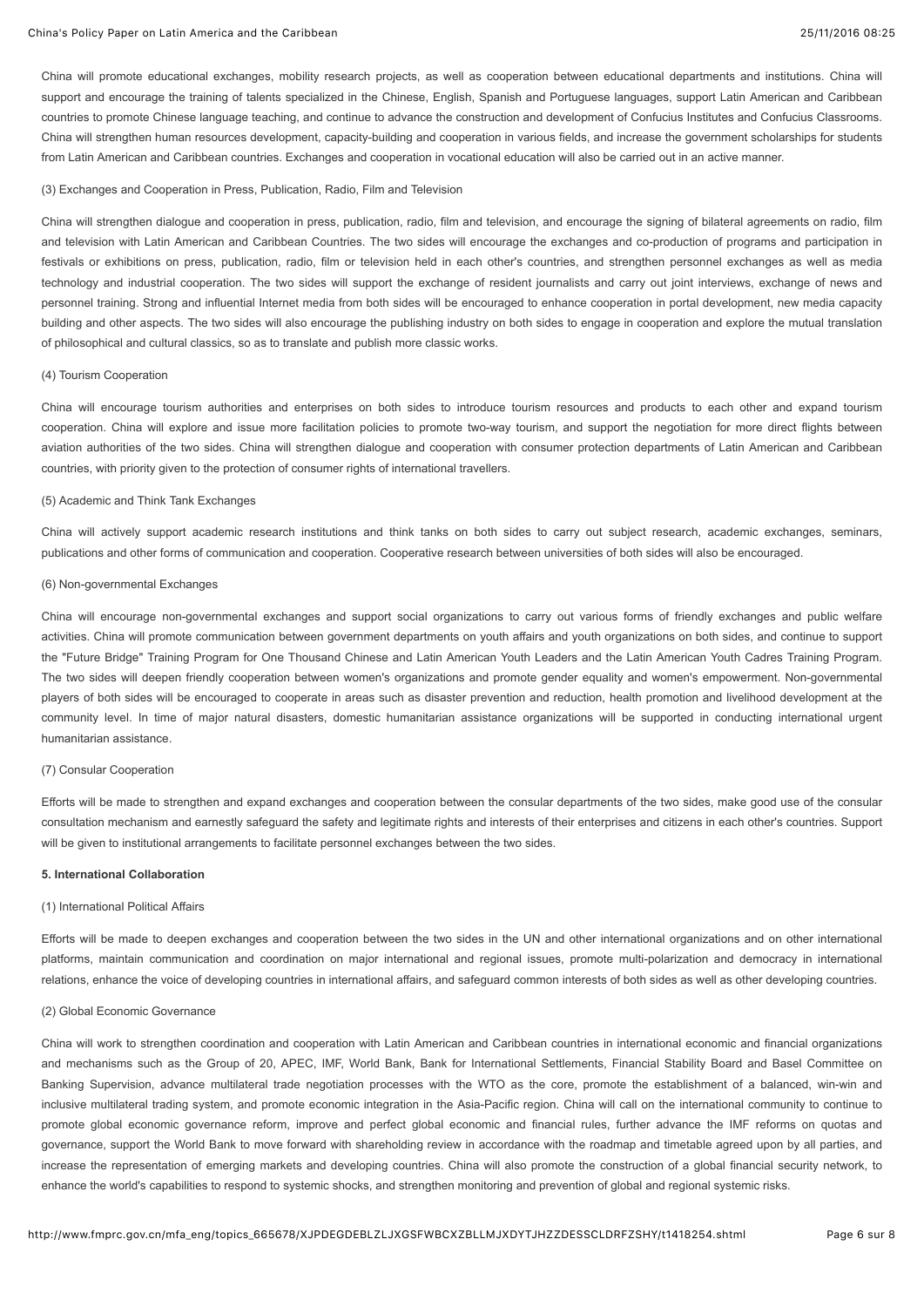## (3) Implementation of the 2030 Agenda for Sustainable Development

China is ready to work with Latin American and Caribbean countries to promote global, win-win cooperation in the implementation of the 2030 Agenda for Sustainable Development adopted by the United Nations Sustainable Development Summit. China will support the international community to improve global partnerships, strengthen the main channel status of North-South cooperation, and urge developed countries to fulfill their commitments on official development assistance, while placing importance on the role of South-South cooperation and trilateral cooperation. China stands ready to provide support and assistance within its capacity to Latin American and Caribbean countries in their efforts to implement the 2030 Agenda for Sustainable Development.

## (4) Response to Climate Change

China will support the main channel status of the UNFCCC in the international response to climate change. China will adhere to the principles and provisions of the UNFCCC, particularly the principles of equity, common but differentiated responsibilities and respective capabilities, and promote the implementation of the Paris Agreement. China calls on the international community to pay close attention to the special concerns of small island developing states in the Caribbean, promote the establishment of a global climate governance system that is equitable and reasonable for win-win cooperation, and advance the comprehensive, effective and sustained implementation of the UNFCCC.

# (5) Cyber Security

Based on the principles of peace, sovereignty, co-governance and universal benefits, the Chinese government is ready to work with Latin American and Caribbean countries to build a cyber space featuring peace, security, openness and cooperation, build a multilateral, democratic and transparent Internet governance system, and develop a code of conduct for international cyber space acceptable to all parties and international legal documents against cybercrimes under the UN framework. China opposes any engagement in the destruction of a country's political, economic or social stability by making use of the Internet.

## **6. On Peace, Security and Judicial Affairs**

### (1) Military Exchanges and Cooperation

China will actively carry out military exchanges and cooperation with Latin American and Caribbean countries, increase friendly exchanges between defense and military leaders from the two sides, strengthen policy dialogue and set up working meeting mechanisms, conduct exchanges of visits between delegations and vessels, deepen professional exchanges in such fields as military training, personnel training and UN peacekeeping, expand pragmatic cooperation in humanitarian relief, counter-terrorism and other non-traditional security fields, and enhance cooperation in military trade and military technology.

#### (2) Cooperation in Judicial and Police Affairs

China will speed up the signing process of treaties concerning judicial assistance in criminal matters, and expand cooperation in such areas as fighting crimes, fugitive repatriation and asset recovery. China will actively carry out police and procuratorial exchanges and cooperation, strengthen and expand cooperation in the areas of extradition, repatriation of criminal suspects, transfer of sentenced persons, and criminal assets attachment, seizure, confiscation and return, coordinate both sides' positions in international multilateral judicial cooperation, and jointly combat non-traditional security threats such as terrorism and crossborder crimes, including corruption, cybercrimes, drug-related crimes and economic crimes. Efforts will also be made to negotiate and sign treaties on judicial assistance in civil and commercial matters and conduct judicial exchanges and cooperation between courts of the two sides.

## **7. Collective Cooperation**

Based on the spirit and main objectives of the *Beijing Declaration of the First Ministerial Meeting of China-CELAC Forum*, the *China-Latin American and Caribbean Countries Cooperation Plan (2015-2019),* and the *Institutional Arrangements and Operating Rules of China-CELAC Forum*, China is ready to work with Latin American and Caribbean countries to uphold the principles of respect, equality, diversity, mutual benefit, cooperation, openness, inclusiveness and unconditionality, and actively promote cooperation in various fields under the framework of the Forum. Efforts will be made to give full play to the role of such mechanisms as the ministerial meeting, the dialogue of foreign ministers of China and the "Quartet" of CELAC, and the meeting of national coordinators, hold successfully the sub-forums on political parties, law, youth, think tanks, infrastructure, innovation in science and technology, entrepreneurs, agriculture, nongovernmental and local friendship, as well as China-Caribbean Economic and Trade Cooperation Forum, continuously improve the institution building of the China-CELAC Forum, and hold summits to be attended by state leaders of China and CELAC member states when conditions are ripe.

China welcomes the active participation of regional organizations and multilateral institutions of Latin America and the Caribbean in the collective cooperation between the two sides, and will accommodate the needs of the least developed countries, landlocked developing countries and small island developing countries of the region in the collective cooperation.

## **8. Trilateral Cooperation**

China is ready to carry out trilateral development cooperation in Latin American and Caribbean countries with relevant countries outside the region and international organizations under the premise that such cooperation is proposed, agreed upon and dominated by countries in the region.

China encourages its enterprises to carry out trilateral cooperation in economic, social and cultural fields in Latin American and Caribbean countries with relevant parties on the basis of commercial principles.